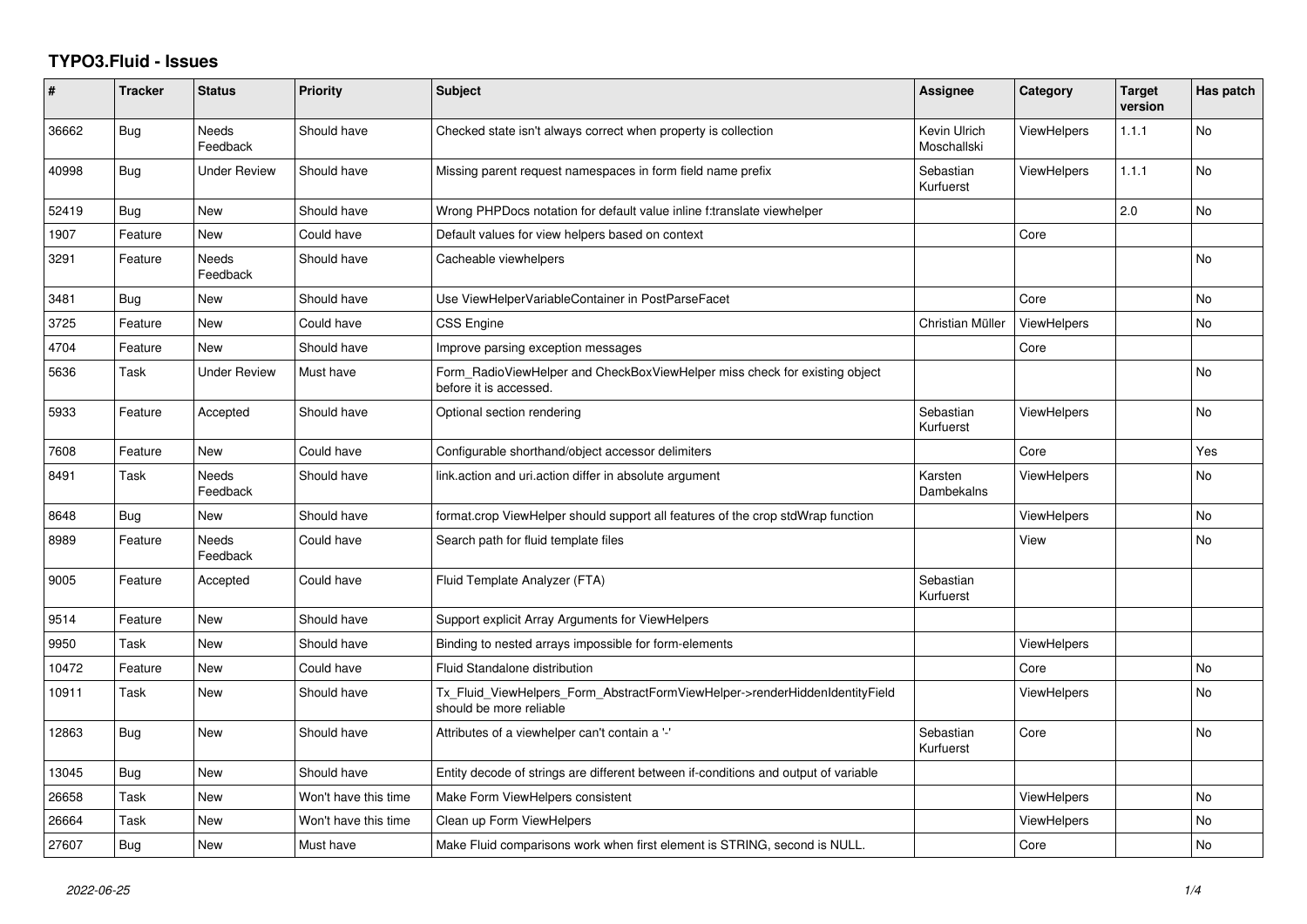| #     | <b>Tracker</b> | <b>Status</b>            | <b>Priority</b> | Subject                                                                                                     | <b>Assignee</b>        | Category    | <b>Target</b><br>version | Has patch |
|-------|----------------|--------------------------|-----------------|-------------------------------------------------------------------------------------------------------------|------------------------|-------------|--------------------------|-----------|
| 28549 | Bug            | New                      | Should have     | make widgets cacheable, i.e. not implement childnodeaccess interface                                        |                        |             |                          | <b>No</b> |
| 28550 | Bug            | New                      | Should have     | (v4) make widgets cacheable, i.e. not implement childnodeaccess interface                                   |                        |             |                          | No        |
| 28551 | Bug            | Accepted                 | Should have     | (v4) backport VHTest                                                                                        | Sebastian<br>Kurfuerst |             |                          | No        |
| 28552 | Bug            | <b>New</b>               | Should have     | (v5) write ViewHelper test for compiled run; adjust functional test to do two passes<br>(uncached & cached) |                        |             |                          | <b>No</b> |
| 28553 | Bug            | <b>New</b>               | Should have     | improve XHProf test setup                                                                                   |                        |             |                          | No        |
| 28554 | Bug            | <b>New</b>               | Should have     | (v4) implement feature flag to disable caching                                                              |                        |             |                          | No        |
| 30555 | Feature        | <b>New</b>               | Could have      | Make TagBuilder more extensible                                                                             |                        | Core        |                          | No        |
| 30937 | Bug            | New                      | Should have     | CropViewHelper stringToTruncate can't be supplied so it can't be easily extended                            |                        | ViewHelpers |                          | Yes       |
| 31955 | Feature        | New                      | Should have     | f:uri.widget                                                                                                |                        | Widgets     |                          | No        |
| 32035 | Task           | <b>New</b>               | Should have     | Improve fluid error messages                                                                                |                        | Core        |                          | Yes       |
| 33215 | Feature        | <b>New</b>               | Should have     | RFC: Dynamic values in ObjectAccess paths                                                                   |                        |             |                          | No        |
| 33394 | Feature        | <b>Needs</b><br>Feedback | Should have     | Logical expression parser for BooleanNode                                                                   | <b>Tobias Liebig</b>   | Core        |                          | <b>No</b> |
| 33551 | Bug            | New                      | Must have       | View helper values break out of a partial scope                                                             | Sebastian<br>Kurfuerst | Core        |                          | <b>No</b> |
| 33628 | Bug            | Needs<br>Feedback        | Must have       | Multicheckboxes (multiselect) for Collections don't work                                                    | Christian Müller       | ViewHelpers |                          | <b>No</b> |
| 34309 | Task           | New                      | Could have      | Unknown ViewHelpers cause exception - should be handled more graceful                                       |                        | ViewHelpers |                          | <b>No</b> |
| 34682 | Bug            | <b>Under Review</b>      | Should have     | Radio Button missing checked on validation error                                                            |                        | ViewHelpers |                          | No        |
| 36410 | Feature        | <b>New</b>               | Should have     | Allow templates to send arguments back to layout                                                            |                        | ViewHelpers |                          | No        |
| 36559 | Feature        | New                      | Could have      | New widget progress bar                                                                                     |                        |             |                          | Yes       |
| 36655 | Bug            | New                      | Should have     | <b>Pagination Links</b>                                                                                     |                        | Widgets     |                          | No        |
| 37095 | Feature        | New                      | Should have     | It should be possible to set a different template on a Fluid TemplateView inside an<br>action               | Christopher<br>Hlubek  |             |                          | No        |
| 37619 | Bug            | New                      | Should have     | Fatal Error when using variable in name attribute of Section ViewHelper                                     |                        | ViewHelpers |                          | No        |
| 38130 | Feature        | New                      | Should have     | Checkboxes and multiple select fields should have an assignable default value                               |                        |             |                          | No        |
| 38369 | Bug            | New                      | Must have       | Resource ViewHelpers should not fall back to request package                                                |                        | View        |                          | No        |
| 39936 | Feature        | New                      | Should have     | registerTagAttribute should handle default values                                                           |                        | ViewHelpers |                          | No        |
| 39990 | <b>Bug</b>     | New                      | Should have     | Same form twice in one template: hidden fields for empty values are only rendered<br>once                   |                        | Core        |                          | No        |
| 40064 | <b>Bug</b>     | New                      | Must have       | Multiselect is not getting persisted                                                                        |                        | ViewHelpers |                          | No        |
| 40081 | Feature        | New                      | Should have     | Allow assigned variables as keys in arrays                                                                  |                        |             |                          | No        |
| 42397 | Feature        | New                      | Should have     | Missing viewhelper for general links                                                                        |                        |             |                          | No        |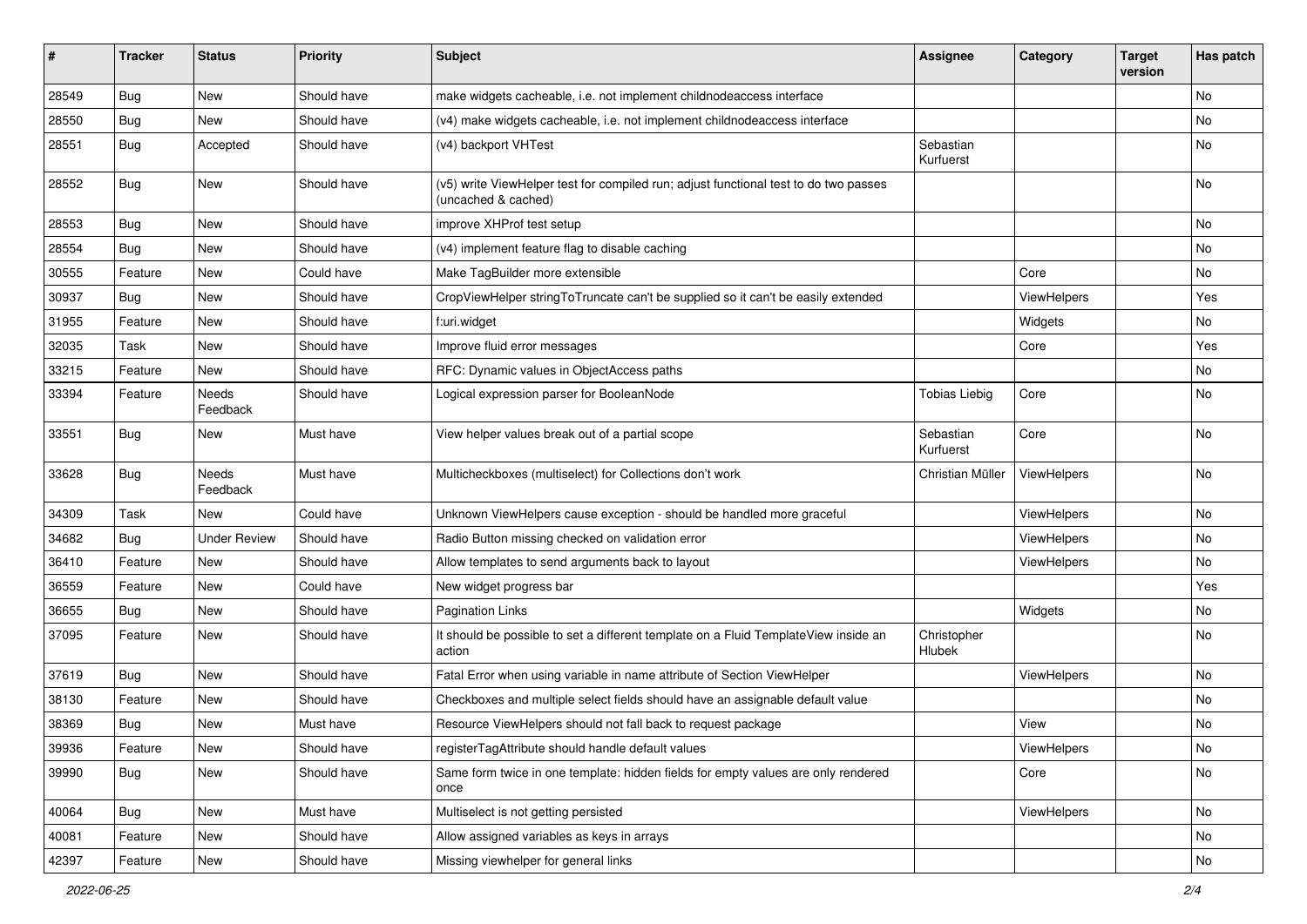| #     | <b>Tracker</b> | <b>Status</b>       | <b>Priority</b> | <b>Subject</b>                                                                       | Assignee             | Category    | <b>Target</b><br>version | Has patch     |
|-------|----------------|---------------------|-----------------|--------------------------------------------------------------------------------------|----------------------|-------------|--------------------------|---------------|
| 42743 | Task           | New                 | Should have     | Remove inline style for hidden form fields                                           |                      |             |                          | <b>No</b>     |
| 43071 | Task           | New                 | Should have     | Remove TOKENS for adding fallback teplates in B                                      |                      |             |                          | No            |
| 43072 | Task           | New                 | Should have     | Remove TOKENS for adding templates fallback in Backporter                            |                      | View        |                          | No            |
| 45153 | Feature        | <b>New</b>          | Should have     | f:be.menus.actionMenuItem - Detection of the current select option is insufficient   |                      |             |                          | No            |
| 45345 | Feature        | Needs<br>Feedback   | Should have     | Easy to use comments for fluid that won't show in output                             |                      |             |                          |               |
| 45394 | Task           | New                 | Should have     | Forwardport Unit test for standalone view                                            |                      | View        |                          | No            |
| 46091 | Task           | Needs<br>Feedback   | Should have     | Show source file name and position on exceptions during parsing                      |                      |             |                          | No            |
| 46257 | Feature        | <b>Under Review</b> | Should have     | Add escape sequence support for Fluid                                                |                      | Core        |                          | No            |
| 46545 | Feature        | New                 | Should have     | Better support for arrays in options of SelectViewHelper                             |                      |             |                          | No            |
| 47006 | Bug            | <b>Under Review</b> | Should have     | widget identifier are not unique                                                     |                      |             |                          | No            |
| 47669 | Task           | New                 | Should have     | FormViewHelper does not define the default request method                            |                      |             |                          | No            |
| 48355 | Feature        | New                 | Could have      | Assign output of viewhelper to template variable for further processing.             |                      |             |                          |               |
| 49038 | <b>Bug</b>     | New                 | Must have       | form.select does not select the first item if prependOptionValue is used             |                      |             |                          | No            |
| 49600 | Bug            | <b>New</b>          | Should have     | f:form tag shown as a HTML on frontend                                               |                      | ViewHelpers |                          | No            |
| 49756 | Feature        | <b>Under Review</b> | Should have     | Select values by array key in checkbox viewhelper                                    |                      |             |                          | No            |
| 50888 | Bug            | <b>Under Review</b> | Should have     | WSOD by changing name of section and if Fluid caches are generated                   |                      |             |                          | No            |
| 51100 | Feature        | <b>New</b>          | Must have       | Links with absolute URI should have the option of URI Scheme                         |                      | ViewHelpers |                          | No            |
| 51239 | Bug            | <b>Under Review</b> | Must have       | AbstractViewHelper use incorrect method signature for "\$this->systemLogger->log()"  | Adrian Föder         | Core        |                          | Yes           |
| 51277 | Feature        | <b>New</b>          | Should have     | ViewHelper context should be aware of actual file occurrence                         |                      |             |                          | No            |
| 52536 | Bug            | <b>Under Review</b> | Should have     | Errorclass not set if no property-attribute set                                      |                      |             |                          |               |
| 52591 | Bug            | New                 | Should have     | The Pagination Widget broken for joined objects                                      |                      |             |                          | No            |
| 52640 | Feature        | <b>Under Review</b> | Should have     | Create an UnlessViewHelper as opposite to the IfViewHelper                           | Marc Neuhaus         |             |                          | No            |
| 53806 | Bug            | <b>Under Review</b> | Should have     | Paginate widget maximumNumberOfLinks rendering wrong number of links                 | Bastian<br>Waidelich | Widgets     |                          | No            |
| 54195 | Task           | <b>New</b>          | Should have     | Rename and move FormViewHelper's errorClass value, currently 'f3-form-error'         | Adrian Föder         | ViewHelpers |                          | No            |
| 54284 | <b>Bug</b>     | New                 | Should have     | Default Option for Switch/Case VH                                                    |                      | ViewHelpers |                          | No            |
| 55008 | <b>Bug</b>     | <b>Under Review</b> | Should have     | Interceptors should be used in Partials                                              | Christian Müller     |             |                          | No            |
| 56237 | Task           | New                 | Should have     | in-line (Condition) View Helpers should not evaluate on parsing                      |                      |             |                          | No            |
| 57885 | <b>Bug</b>     | New                 | Must have       | Inputs are cleared from a second form if the first form produced a vallidation error |                      |             |                          | No            |
| 58862 | <b>Bug</b>     | Needs<br>Feedback   | Should have     | FormViewHelper doesn't accept NULL as value for \$arguments                          | Bastian<br>Waidelich | ViewHelpers |                          | Yes           |
| 58921 | <b>Bug</b>     | New                 | Should have     | f:form.* VHs crash if NOT inside f:form but followed by f:form                       |                      |             |                          | $\mathsf{No}$ |